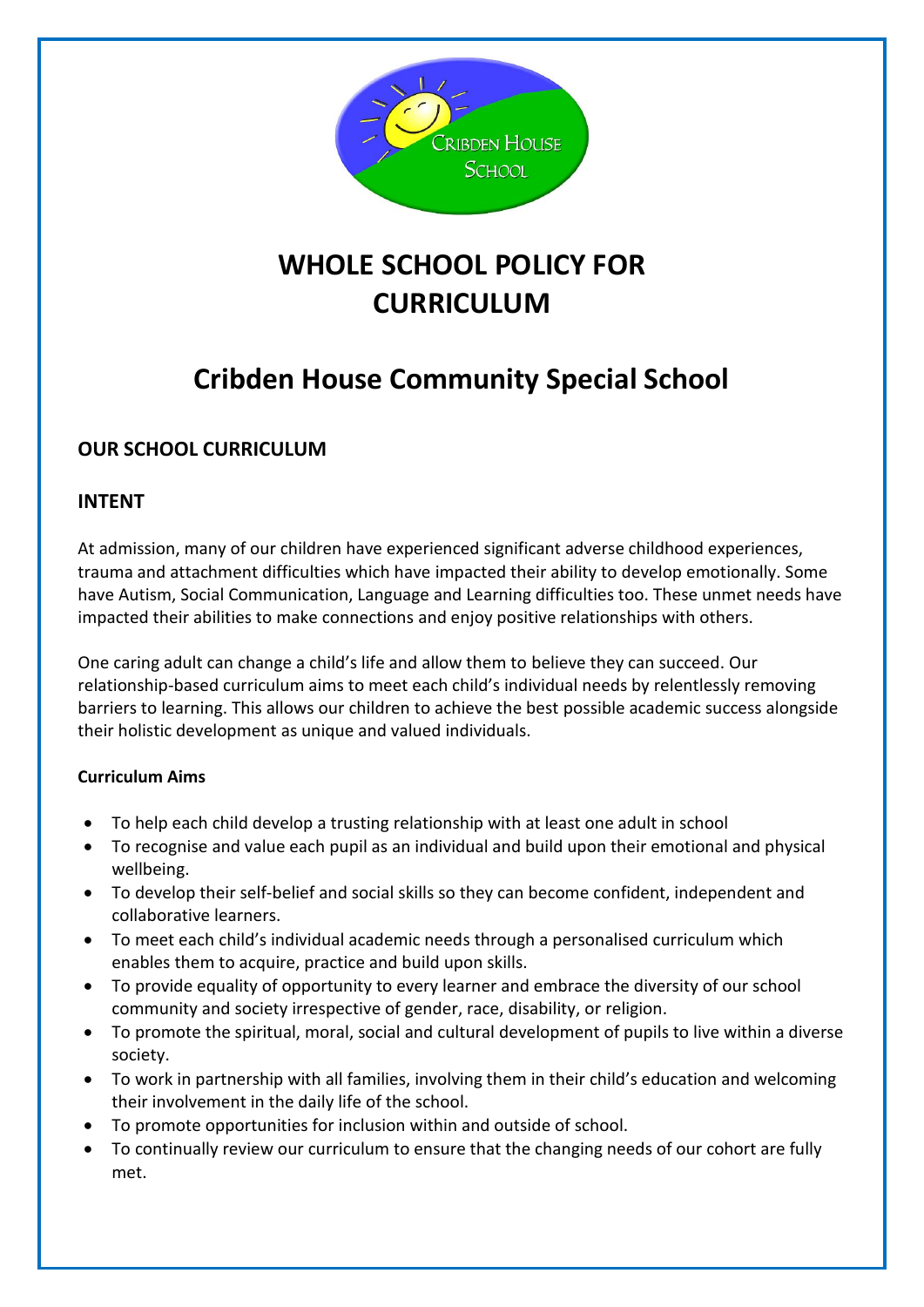#### **IMPLEMENTATION**

#### **Early Years Foundation Stage Curriculum**

Our Foundation stage Curriculum is planned, designed and implemented to meet the needs of children in the EYFS. It also benefits some older children who because of their additional social, emotional and learning needs require the holistic nature of the Early years Curriculum. They follow a topic-based curriculum incorporating all seven areas of Learning and Development from the Early Years Framework. This curriculum provides no barriers to children's achievements, the flexibility and responsiveness of the curriculum enables this to happen. Children are provided with an engaging, challenging learning experience with indoor and outdoor play opportunities in a supportive learning environment.

Our ever-changing cohort means our lessons and activities are always being adapted to ensure they are delivered in a personalised way. This incorporates using a multi - sensory approach enabling complete inclusion for all children. Additionally, all our children have personalised interventions to close gaps in all aspects of learning e.g. Attention Autism, Precision Teaching, Thrive

| The 3 Prime Areas - each area is divided into aspects.                        |                                                       |                                                |  |  |
|-------------------------------------------------------------------------------|-------------------------------------------------------|------------------------------------------------|--|--|
| Personal, Social and<br><b>Emotional Development</b>                          | <b>Communication and</b><br>Language                  | <b>Physical Development</b>                    |  |  |
| <b>Building</b><br>Relationships<br><b>Managing Self</b><br>Self - Regulation | Listening, Attention<br>and Understanding<br>Speaking | <b>Gross Motor skills</b><br>Fine Motor skills |  |  |

| The 4 specific areas- each area is divided into aspects.           |                                                     |                                                                                                                             |                                                                                                             |  |
|--------------------------------------------------------------------|-----------------------------------------------------|-----------------------------------------------------------------------------------------------------------------------------|-------------------------------------------------------------------------------------------------------------|--|
| Literacy                                                           | <b>Mathematics</b>                                  | <b>Understanding of</b><br>the World                                                                                        | <b>Expressive Arts</b>                                                                                      |  |
| Comprehension<br>Word reading<br>$\bullet$<br>Writing<br>$\bullet$ | Number<br><b>Numerical</b><br>$\bullet$<br>patterns | People,<br>$\bullet$<br>Culture and<br>Communities<br>The Natural<br>$\bullet$<br>World<br>Past and<br>$\bullet$<br>present | Creating<br>$\bullet$<br>with<br>Materials<br><b>Being</b><br>$\bullet$<br>Imaginative<br>and<br>Expressive |  |

Our Early Years children and those with more significant learning disabilities follow the Early Years Foundation Stage Curriculum where appropriate.

#### **Key Stages 1 and 2**

Children are taught in small groups with a high adult to child ratio throughout school with flexible age groupings to best meet the needs of the children.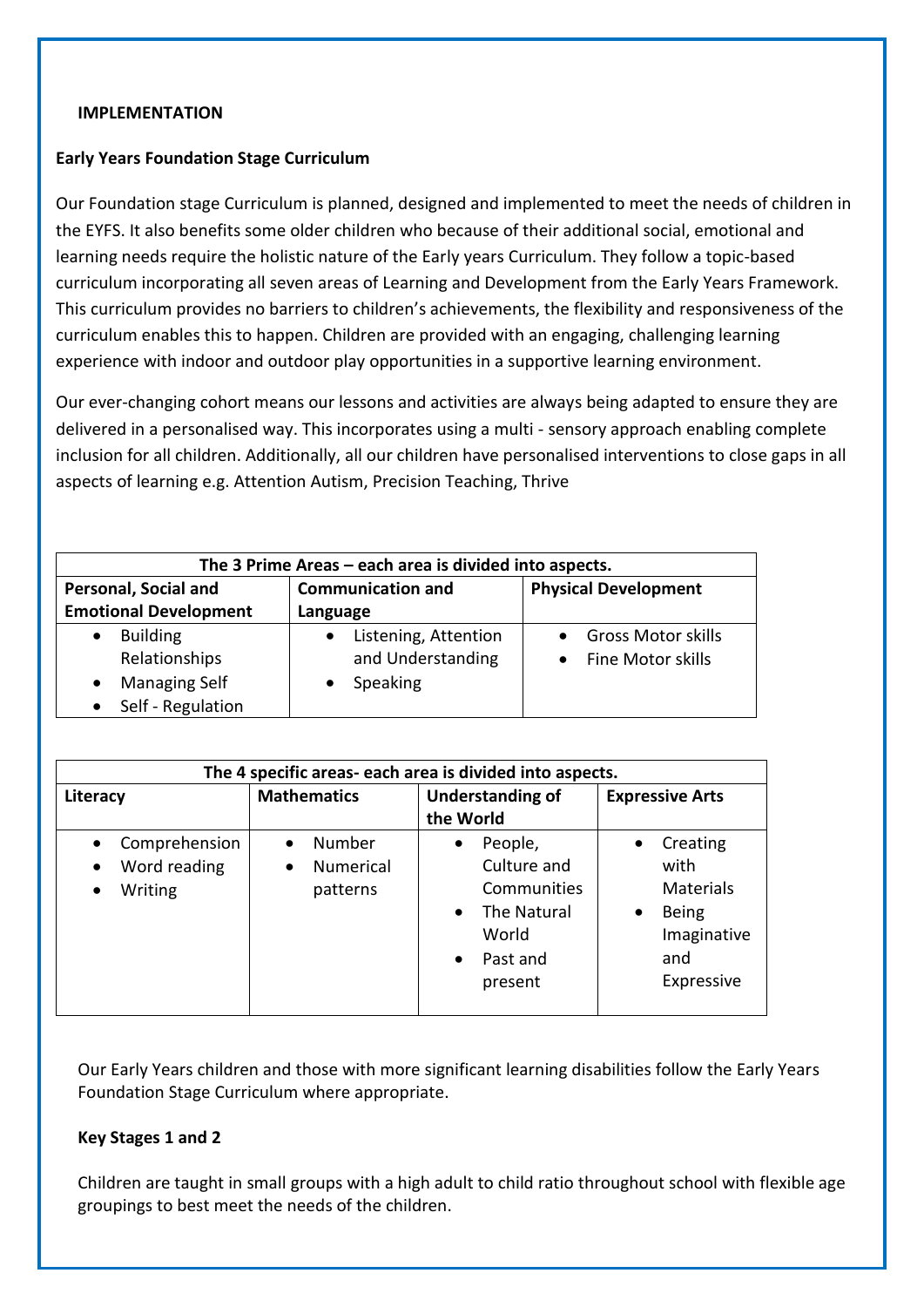They are taught a core curriculum consisting of English, Mathematics, Science & Outdoors and PSHRE (using the most appropriate National Curriculum year group expectations/units of work). The Thrive Approach (Emotional Learning) is embedded throughout school for individuals and groups. Our curriculum is individualised across school and varies according to the needs of each child, it aims to meet each child's need as stated on their EHC plan. The curriculum taught ensures children access a wide range of learning activities, outdoor learning and therapeutic interventions (including Thrive). Some teachers plan and incorporate core and foundation subjects into themes on a long term plan and others plan their afternoon sessions using a Thrive approach.

#### **The Wider Curriculum**

Throughout school, the emphasis is placed firmly upon developing relationships, removing barriers and maximising opportunities for every pupil so that each child accesses the National Curriculum at an appropriate level and they can explore a much wider curriculum that meets their very individual needs.

Our wider curriculum reflects the diversity of needs of our pupils and is flexible so we can adapt to any changing needs of individuals. We seek to continuously improve the outcomes for our pupils so we are always looking for innovative ways to extend our wider curriculum.

Our entire approach to curriculum delivery is through a Thrive (therapeutic) approach to help support children with their social and emotional development so they can be successful learners and happy in school.

Some of our wider curriculum at present may include:

- Other Therapeutic provision Scrummy Crew (food therapy), Forest School , SmArty Crew (art therapy), Time Travellers (play based therapy), Messy Crew (sensory therapy), Construction Crew (Lego based therapy), Build A World (design therapy), Fitbods (physical activity therapy.)
- Sensory learning and diets
- Swimming
- Inclusion with local mainstream primary schools and secondary schools.
- Inclusion links with other special schools.
- Inspiring visitors
- Theme weeks/days
- Aesthetic and creative experiences e.g. performers, artists, shows, musicians.
- School trips
- Play skills

#### **IMPACT**

Our children meet challenging personal targets which support the outcomes of their EHC plans and they make excellent progress in their social and emotional skills and their mental health. Their selfregulation develops and improves which in turn leads to improved academic progress across all curriculum areas and the development of a love for learning.

There are many ways in which they experience success – good attendance, increased time spent in class, confidence, improved friendships, trust of adults, improved family relationships and a sense of security and safety. Most importantly they develop a firm belief that they can succeed which enables them to make a happy and successful transition to the next stage of their education.